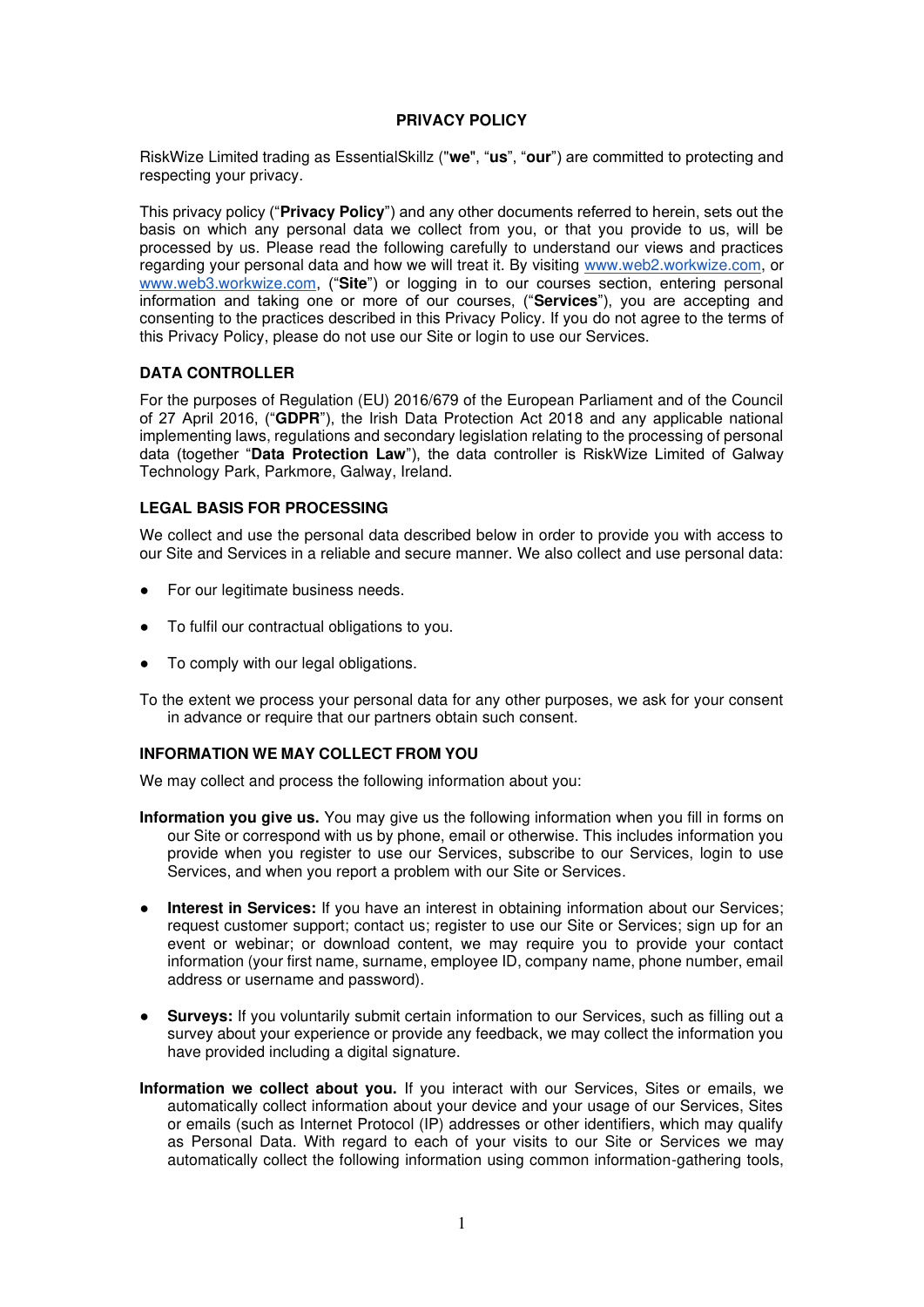such as cookies, web beacons, pixels, and similar technologies about your device, and your use of our Site and Services.

- **Technical information:** including the Internet protocol (IP) address used to connect your device to the Internet, your login information, browser type and version, time zone setting, browser plug-in types and versions, operating system and platform;
- **Information about your visit:** including the full Uniform Resource Locators (URL) clickstream to, through and from our Site and Services (including date and time); page response times, download errors, length of visits to certain pages, page interaction information (such as scrolling, clicks, and mouse-overs), and methods used to browse away from the page and any phone number used to call our customer service number.
- **•** Information from other online accounts: where you have given us permission to collect data from within your settings or the privacy policies of these other online services: For example, this can be from the integrations and connections that you choose to install when using the Site or Services.
- **Information we receive from other sources.** We may receive information about you from third parties (for example, your employer) where such information is provided in order to facilitate your registration and use of Services.
- **Information collected by third parties.** We work closely with third parties (including, for example, business partners, sub-contractors in technical services, analytics providers) and may receive information about you from them.
- **Amazon Web Services:** to host the Workwize application
- **Google:** to provide analytics and allow us to chat/communicate with customers including via emails
- **Simplybook:** to allow users to schedule calls and training with our support team
- **LiveChatoo:** to provide integrated live-chat capability for users

# **COOKIES**

We use cookies on our Site and in the Services to distinguish you from other users of our Site and Services. This helps us to provide you with a good experience when you browse our Site and also allows us to improve the Site and Services.

#### **What are cookies**

Cookies are small text files that are placed on your computer by websites that you visit. They are widely used in order to make websites work, or work more efficiently, as well as to provide information to the owners of the Site. Cookies can be "persistent" or "session" cookies.

We use persistent cookies and session cookies.

# **Persistent Cookies**

A persistent cookie is stored on a user's device in between browser sessions which allows the preferences or actions of a user across the Site (or in some cases across different websites) to be remembered. We use persistent cookies to save your login information for future logins to the Site or Services.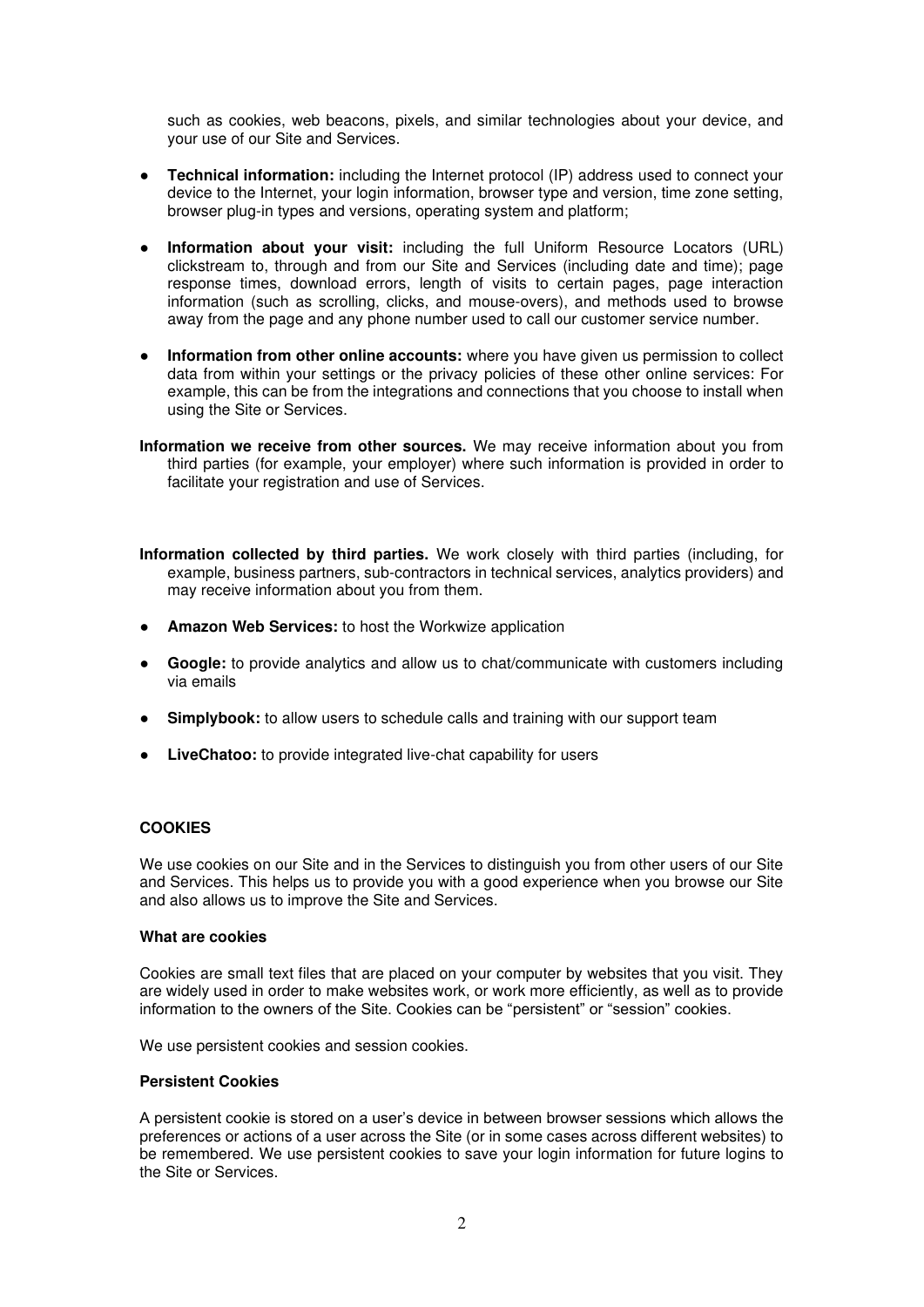## **Session Cookies**

A session cookie allows the Site or Services to link your actions during a browser session. We use session cookies to enable certain features of the Site or Services, to better understand how you interact with the Site or Services and to monitor aggregate usage by users and web traffic routing on the Site. Unlike persistent cookies, session cookies are deleted from your computer when you log off from the Site or Services and then close your browser.

#### **Which cookies we use and why**

The table below explains the cookies we use and why we use each of them.

For the purpose of authentication and system preferences persistence in browsers the system uses a number of application cookies both session and browser ones as typical for any web based application.

| <b>Name</b>    | <b>Type</b>    | <b>Expiry</b> | <b>Description</b>                                                                        |
|----------------|----------------|---------------|-------------------------------------------------------------------------------------------|
| OLAS[ID]       | <b>Browser</b> | 365 days      | Cookie to remember<br>tenant ID (company<br>ID)                                           |
| WEB1/WEB2/WEB3 | Session        |               | Application<br>session<br>cookie<br>store<br>to<br>information<br>about<br>logged in user |
| $\lrcorner$ ga | <b>Browser</b> | 2 years       | Google<br>Analytics<br>tracking service                                                   |
| $\_gat$        | <b>Browser</b> | 60<br>seconds | Google<br>Analytics<br>tracking service                                                   |
| $\_gid$        | <b>Browser</b> | 1 day         | Google<br>Analytics<br>tracking service                                                   |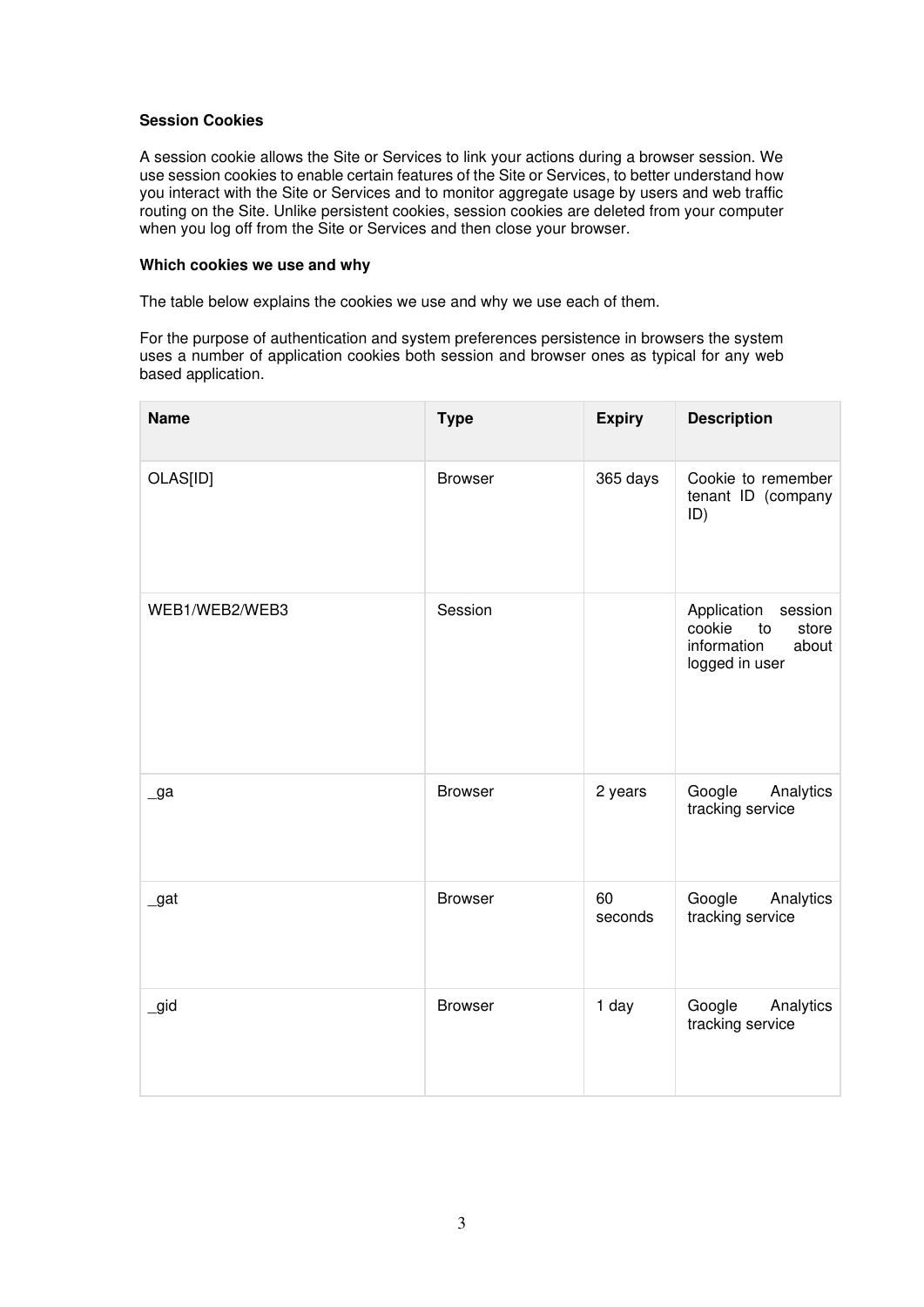| <b>AWSALB</b>             | <b>Browser</b>  | 7 days   | AWS Load Balancer<br>service service        |
|---------------------------|-----------------|----------|---------------------------------------------|
| <b>AWSALBCORS</b>         | <b>Browser</b>  | 7 days   | AWS Load Balancer<br>(CORS) service         |
| <b>SsoSAML</b>            | Session         |          | Single<br>Sign<br>On<br>service             |
| SsoSAMLAuthToken          | Session         |          | Single<br>Sign<br>On<br>service             |
| <b>Ictpref</b>            | <b>Browser</b>  | 30 days  | Live Chat (if enabled)                      |
| utma/__utmb/__utmc/__utmz | Browser/Session | variable | Live Chat (if enabled)                      |
| CloudFront-Policy         | Session         |          | <b>CDN</b><br>content<br>protection service |
| CloudFront-Key-Pair-Id    | Session         |          | <b>CDN</b><br>content<br>protection service |
| CloudFront-Signature      | Session         |          | <b>CDN</b><br>content<br>protection service |

You can set up your browser options, to stop your computer accepting cookies or to prompt you before accepting a cookie from the websites you visit. If you do not accept cookies, however, you may not be able to use the whole of the Site or all functionality of the Services.

To find out more about cookies, including how to see what cookies have been set and how to manage and delete them, visit [www.aboutcookies.org](http://www.aboutcookies.org/) or [www.allaboutcookies.org.](http://www.allaboutcookies.org/) To opt out<br>of being tracked by Google Analytics across all websites visit of being tracked by Google Analytics across all websites visit [http://tools.google.com/dlpage/gaoptout.](http://tools.google.com/dlpage/gaoptout)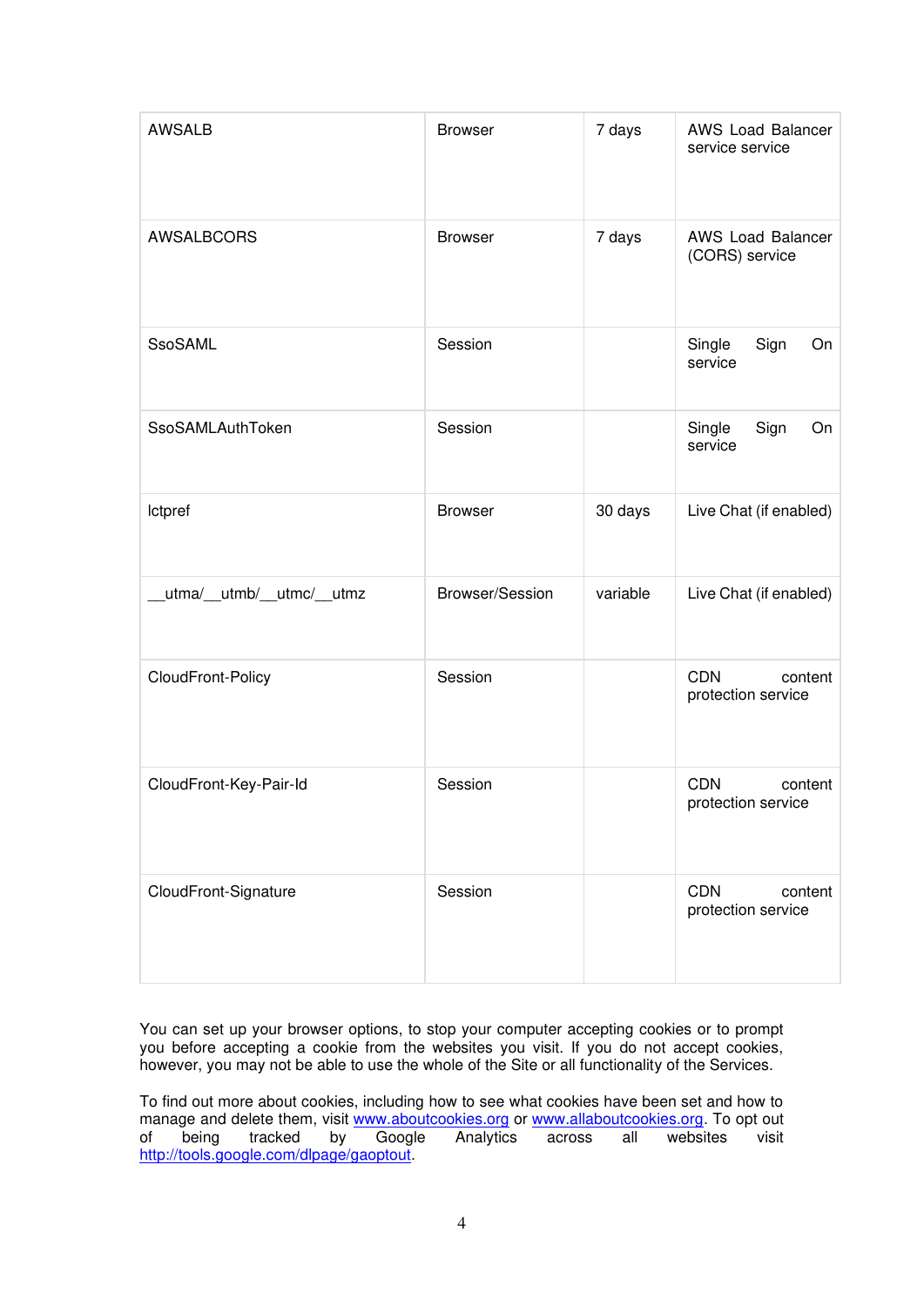# **USES MADE OF THE INFORMATION**

We use information held about you in the following ways.

**Information you give to us.** We will use this information:

- To carry out our obligations arising from any contracts entered into between you and us;
- To provide you with the information, products and services that you request from us;
- To notify you about changes to our Site and Services;
- To ensure that content from our Site and Services is presented in the most effective manner for you and for your computer.

**Information we collect about you.** We will use this information:

- To administer our Site and Services and for internal operations, including troubleshooting, data analysis, testing, research, statistical and survey purposes;
- To inform you about scheduled downtimes and new features;
- To improve our Site and Services to ensure that content is presented in the most effective manner for you and your computer;
- To allow you to participate in interactive features of our service, when you choose to do so;
- As part of our efforts to keep our Site and Services safe and secure;
- To monitor your use of the Sites and Services is in compliance with any legal agreements with have with you;

**Information we receive from other sources.** We may combine this information with information you give to us and information we collect about you. We may use this information and the combined information for the purposes set out above (depending on the types of information we receive).

We will not sell or rent your personal data to anyone.

### **DISCLOSURE OF YOUR INFORMATION**

**Information we share with third parties.** We may share your information with selected third parties including:

- Any member of our group, which means our subsidiaries, our ultimate holding company and its subsidiaries, as defined in section 1159 of the UK Companies Act 2006.
- Business partners, suppliers and sub-contractors for the performance of any contract we enter into with them or you to provide services such as email communications, hosting services, backup services, including: Google, AWS, LiveChatoo, Simplybook.
- We may share anonymous and aggregated usage data and reports in the normal course of operating our business; for example, we may share information with other Site or Services users, our customers or publicly to show trends or benchmark the general use of our Site and Services.

**Information we disclose to third parties.** We may disclose your personal data to third parties: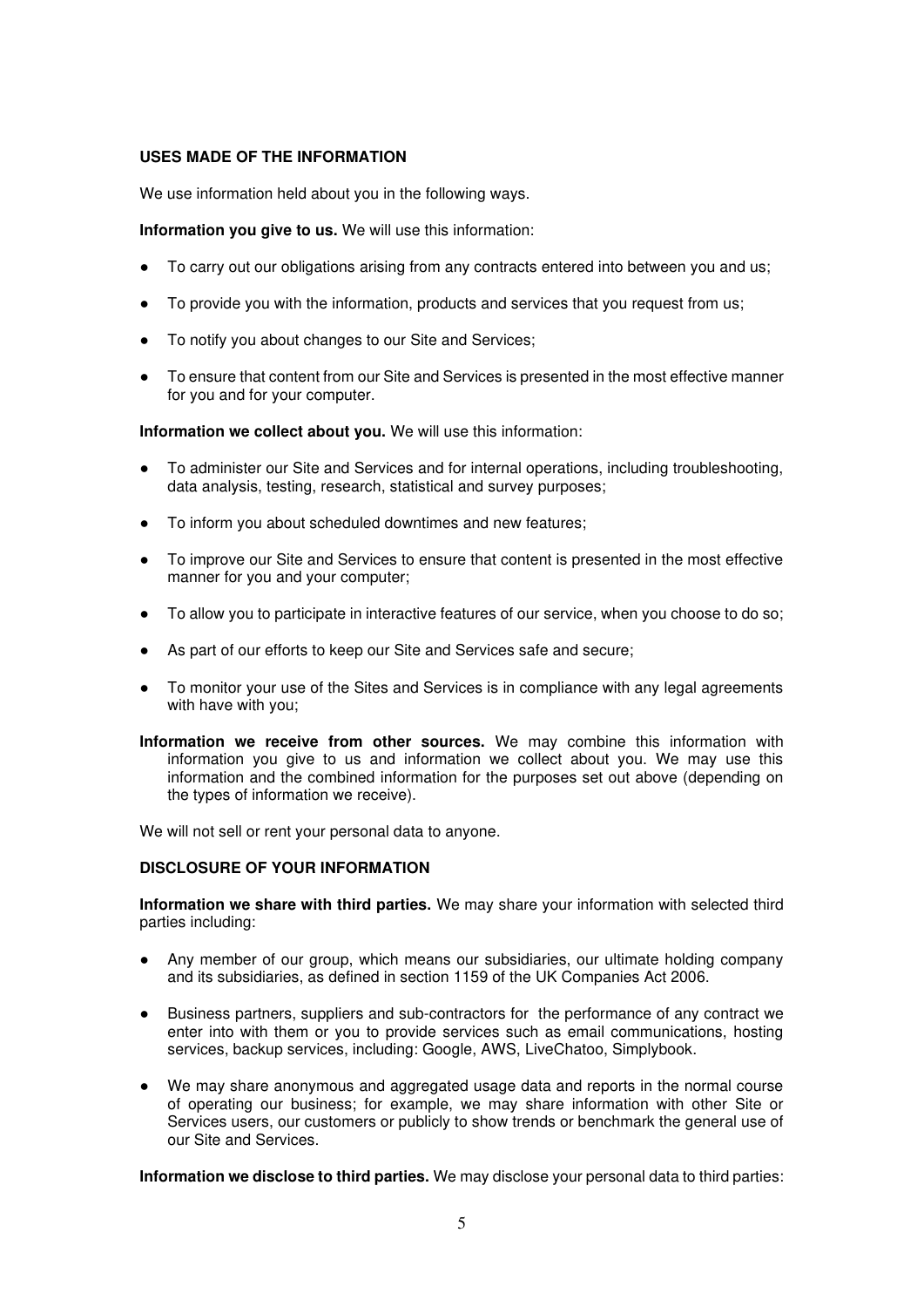- In the event that we sell or buy any business or assets, in which case we may disclose your personal data to the prospective seller or buyer of such business or assets.
- If we or a member of our group of companies or substantially all of their assets are acquired by a third party, in which case personal data held by them about their customers will be one of the transferred assets.
- If we are under a duty to disclose or share your personal data in order to comply with any legal obligation, or in order to enforce or apply our terms and conditions, terms of use and/or any other legal agreements; or to protect our rights, property, safety, our customers or others. This includes exchanging information with other companies and organisations for the purposes of fraud protection and credit risk reduction.

## **WHERE WE STORE YOUR PERSONAL DATA**

Our Services are global and your information (including personal data) may be stored and processed in any country where we have operations or where we engage service providers, and we may transfer your information to countries outside of your country of residence, which may have data protection rules that are different from those of your country of residence.

The personal data that we collect from you may therefore be transferred to, and stored at, a destination outside the European Economic Area ("**EEA**") or the UK. It may also be processed by staff operating outside the EEA or UK who work for us or for one of our suppliers or partners. Such staff or subcontractors may be engaged in, among other things, the provision of support services. By submitting your personal data, you agree to this transfer, storing or processing outside of the EEA or the UK.

We will take all steps reasonably necessary to ensure that your data is treated securely and in accordance with this Privacy Policy. In particular, this means that your personal data will only be transferred to a country that provides an adequate level of protection (for example, where the European Commission has determined that a country provides an adequate level of protection) or where the recipient is bound by standard contractual clauses according to conditions provided by the European Commission ("**Standard Contractual Clauses**").

Our Site and Services are accessible via the internet and may potentially be accessed by anyone around the world. Other users may access the Site or Services from outside the EEA or the UK. This means that where you chose to post your data on our Site or within the Services, it could be accessed from anywhere around the world and therefore a transfer of your data outside of the EEA or the UK may be deemed to have occurred. You consent to such transfer of your data for and by way of this purpose.

#### **PROTECTION OF YOUR INFORMATION**

All information you provide to us is stored on our secure servers. Where we have given you (or where you have chosen) a password which enables you to access certain parts of the Site or Services, you are responsible for keeping this password confidential. We ask you not to share any password with anyone.

Unfortunately, the transmission of information via the Internet is not completely secure. Although we will endeavour to protect your personal data, we cannot guarantee the security of your data transmitted to our Site or the Services. Any transmission is at your own risk. Once we have received your information, we will use strict procedures and security features to try to prevent unauthorised access.

#### **LINKS TO OTHER WEBSITES**

Our Site and Services may, from time to time, contain links to and from the websites of our partner networks, affiliates, or third party content providers. If you follow a link to any of these websites, please note that these websites have their own privacy policies and that we do not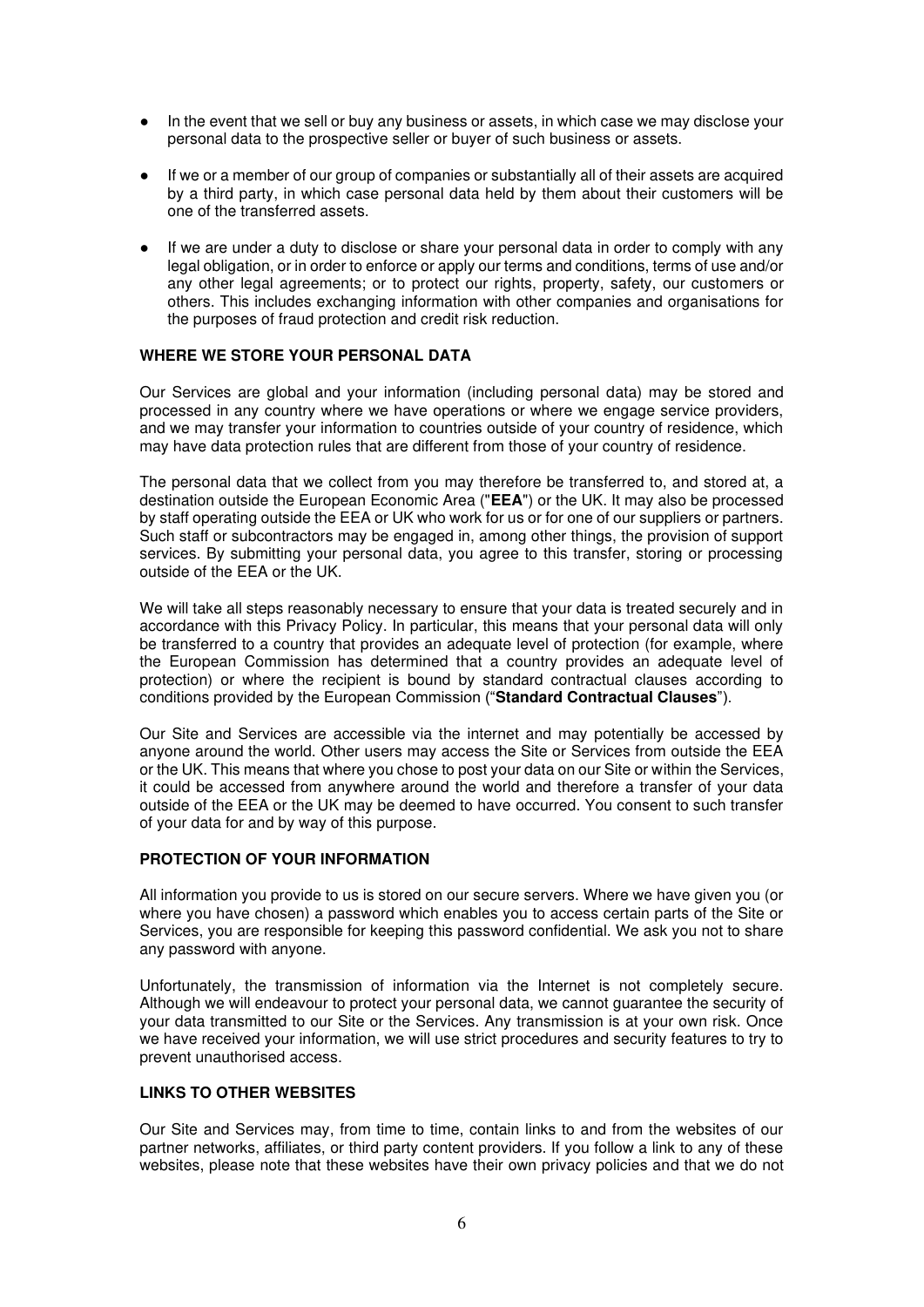accept any responsibility or liability for these policies. Please check these policies before you submit any personal data to these websites.

# **YOUR RIGHTS**

You have the following rights under Data Protection Law which can be exercised free of charge:

- The right to be informed this means we must inform you how we are going to use your personal data. We do this through this Privacy Policy and by informing you how your data will be used each time we collect it.
- The right of access you have the right to access your personal data (e.g. data that is about you) that we hold. This is called a Subject Access Request (SAR).
- The right to rectification if you think the data we hold on you is incorrect, tell us so we can put it right.
- The right to erasure you have the right to request that we delete your data. We will do so, provided that we do not have a compelling reason for keeping it
- The right to restrict processing you can change your communication preferences (therefore restricting how we communicate with you).
- The right to data portability you can obtain and reuse your personal data for your own purposes across different services.
- The right to object to data processing  $-$  you can formally object to any of our personal data processing activities.
- Rights in relation to automated decision making and profiling  $-$  this is not something we do.
- Right to withdraw your consent to us processing your personal data, at any time.

You can make a request in relation to any of the above rights by contacting us as set out at the end of this Privacy Policy. We will respond to such queries within 30 days and deal with requests we receive from you, in accordance with the provisions of Data Protection Law.

# **DATA RETENTION**

We retain personal data for as long as necessary for the relevant activity for which it was provided or collected. This will be for as long as we provide access to the Site or Services to you, your account with us remains open or any period set out in any relevant contract you have with us. However, we may keep some data after your account is closed or you cease using the Site or Services for the purposes set out below.

30 days after you have closed your account we usually delete personal data, however we may retain personal data where reasonably necessary to comply with our legal obligations (including law enforcement requests), meet regulatory requirements, maintain security, prevent fraud and abuse, resolve disputes, enforce our legal agreements, or fulfil your request to "unsubscribe" from further messages from us.

We will retain de-personalised information after your account has been closed.

Please note: After you have closed your account or deleted information from your account, any information you have shared with others will remain visible. We do not control data that other